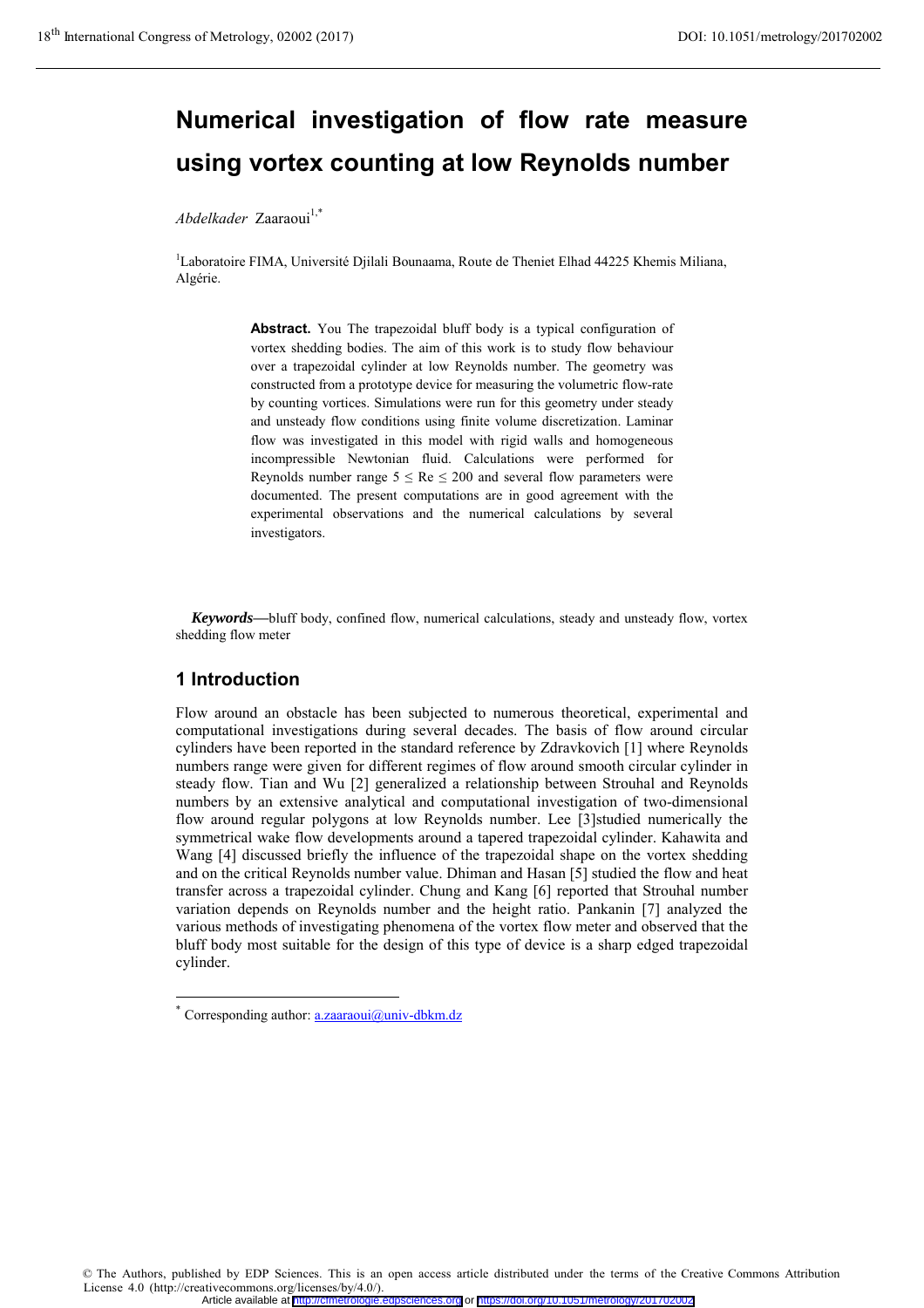The flow across this kind of obstacles is complicated and still not well documented. The present work is concerned with laminar flow at low Reynolds around a trapezoidal bluff body in both steady and unsteady regimes.

## **2 Methode**

#### **2.1 Computational geometry**

The details of geometry are reported in a paper flow measurement by vortex shedding flow meter [8]. It consists of a square-section pipe in which a two-dimensional trapezoidal cylinder is placed Fig.1-a. Mesh generation was performed using different blocking strategies. Four blocks were used to generate an o-grid type mesh around a trapezoidal cylinder. A fifth block is attached to the o-grid mesh to extend the domain in the downstream region of the flow as shown in Fig.1-b. In order to achieve mesh independent results, a mesh dependency study is done for the current case. Convergence of the grid is assessed by refining the mesh in terms of applying successively smaller elements. The grid is considered to be sufficiently fine when parameters do not differ by more than 3-5% between two succeeding grids.



**Fig. 1.** Sketch of numerical grid: a) Domain dimensions, b): mesh generation

#### **2.2 Governing equation**

The flow was described by the dimensionless Navier–Stokes equations for unsteady laminar incompressible flow. Equations may be written as follows: The continuity equation:

$$
\nabla \cdot U = 0
$$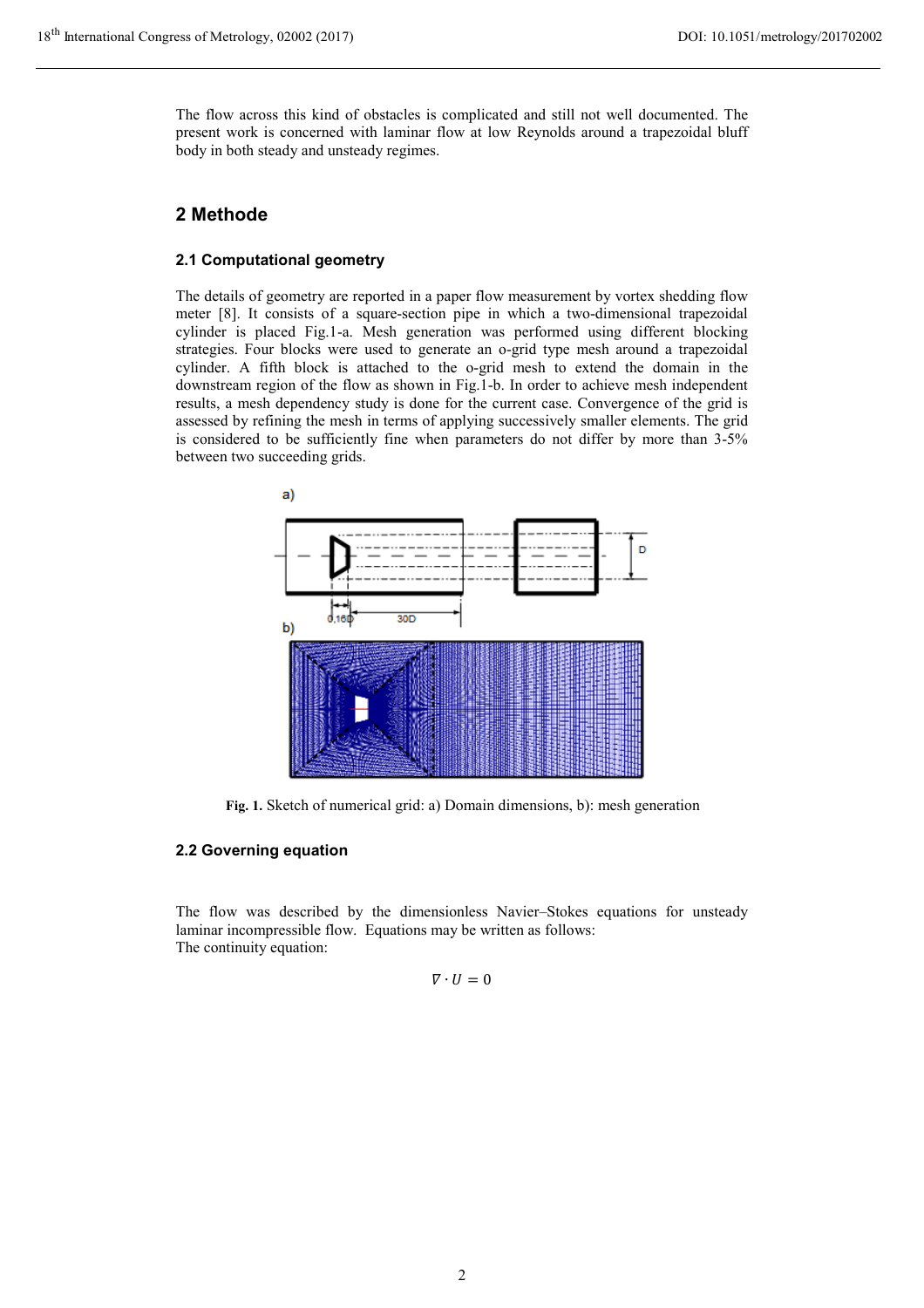The momentum equation:

$$
\frac{\partial U}{\partial t} + U \cdot \nabla U = -\frac{1}{\rho} \nabla p + \frac{\mu}{\rho} \nabla^2 U
$$

Where, U represents the velocity component,  $p$  is the pressure,  $\rho$  is the fluid density and  $\mu$ is the dynamic viscosity.

#### **2.3 Boundary conditions**

Boundary conditions used are summarized in the table 1: The inlet condition is a uniform velocity at the inlet and a zero normal pressure gradient. The trapezoidal cylinder, upper and lower wall are considered a rigid and impermeable wall and hence the no-slip velocity and a zero normal pressure gradient are appropriate. At the domain outlet a zero normal velocity gradient and an absolute pressure of zero are prescribed.

| Inlet                                       | $U = [100], \partial p / \partial n = 0$ |
|---------------------------------------------|------------------------------------------|
| Upper and lower boundaries<br><b>Bottom</b> | $U = [000], \partial p / \partial n = 0$ |
| Outlet                                      | $U = [000], \partial p / \partial n = 0$ |
| Trapezoidal cylinder                        | $U = [000], \partial p / \partial n = 0$ |

**Table 1.** Boundary conditions.

#### **2.4 Numerical solution**

Solution was performed using the pisoFOAM solver [9]. It is a transient solver for incompressible laminar or turbulent flow. It is based on the Implicit with Splitting of Operators (PISO) algorithm for coupling pressure-velocity. In this algorithm: momentum equations are solved for intermediate pressure field in the predictor step without respect of continuity condition, then velocity and pressure fields are corrected in a way to fulfill both momentum and continuity equations in the two predictor steps. A standard second order finite volume discretization of Gaussian integration scheme is applied for the gradient terms using a linear interpolation scheme from cell centers to face centers. An explicit nonorthogonal correction scheme is used to compute surface normal gradients which were evaluated at cell faces. The linear corrected Gauss scheme is applied to for the Laplacian and divergence terms. The implicit first order Euler scheme is applied for the time derivative.

Convergence is assessed when the value of any parameters should not differ by more than 1-3% between two subsequent time step, between two subsequent element size or between to subsequent grids. To ensure numerical stability in the solution, the Courant-Friedrichs-Lewy condition was fulfilled: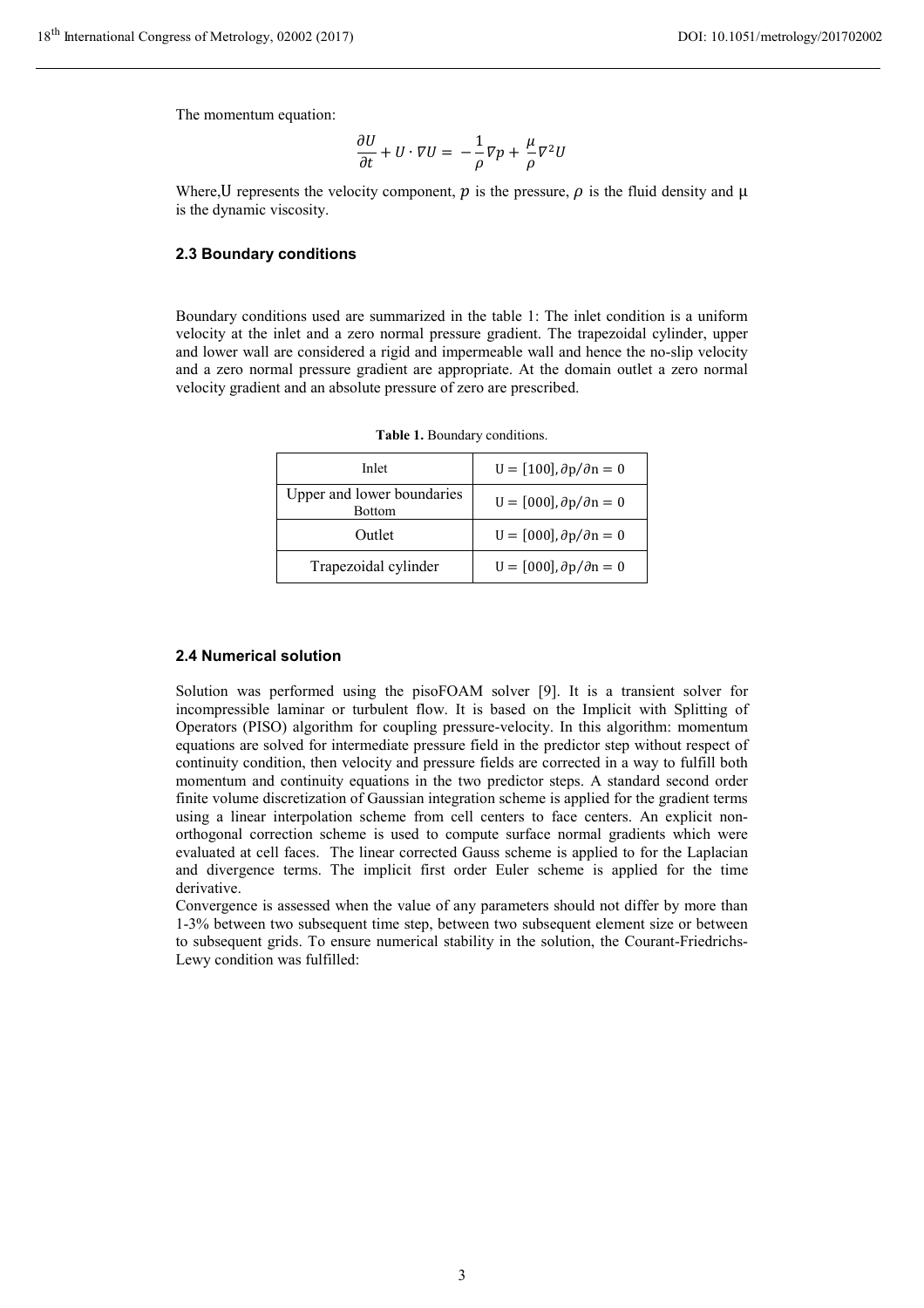$$
\frac{u\,\Delta t}{\Delta x}<1
$$

Where,  $u$  is the velocity,  $\Delta t$  is the time step and  $\Delta x$  *is* the element length.

#### **2.5 Data analysis**

In this study, flow patterns are presented by streamlines and velocity. Also, the Q-criterion is used to identify vortices. This parameter looks at the second invariant of the velocity gradient tensor. A vortex is defined as areas where  $Q > 0$ . This means a vortex is a connected region where the antisymmetric component of the vorticity tensor, dominates over the symmetric one [10].The Finite Time Lyapunov Exponent (FTLE) was visualized to understand transport mechanism around the trapezoidal bluff body. The FTLE method is a Lagrangian approach used to compute flow map that maps particles forward/backward along their trajectories. Differentiation of the flow map will provide a measure of separation under the action of the flow [11]. For example, a recirculation region can be delimited from the overall flow by lines or surfaces in the flow on which separation is locally maximal.

#### **3 Results and discussions**

The Reynolds number is defined as the ration of inertial to viscous forces. It is the most decisive non-dimensional parameter for describing the flow pattern around the trapezoidal bluff body. As it is shown in the Fig.2, for very low values (Re  $\approx$  10), fluid particles from the upstream of the flow were divided to two regions flowing symmetrically around upper and lower part of the trapezoidal cylinder. These particles reach together the back of the bluff body without separation. When the Reynolds number is increased (Re  $\approx$  50), a small separation region was formed behind the trapezoidal cylinder which lead to the formation of twin vortices. The separation region did not extend downstream and the two eddies of opposite sign was not shed into the flow. At Re =100 or 150, the twin vortices elongate and a harmonic oscillations is observed in the wake region in which the flow is still laminar. Eddies start to shed alternatively from the upper and lower part of the bluff body and form the so-called Karman vortex street. In order to observe the influence of the Reynolds number on the Strouhal number, we performed a number of simulations under unstable conditions by varying the Reynolds number between 80 and 200. The number of Strouhal (St) is a number Dimension describing the oscillating circulation mechanisms, defined as follows:

$$
St = \frac{F.D}{v}
$$

*F* : Frequency of occurrence of vortices.

 *D* : Length of the large base of the trapezium.

v : The flow velocity in the upstream boundary condition.

$$
R_e = \frac{v.D}{v}
$$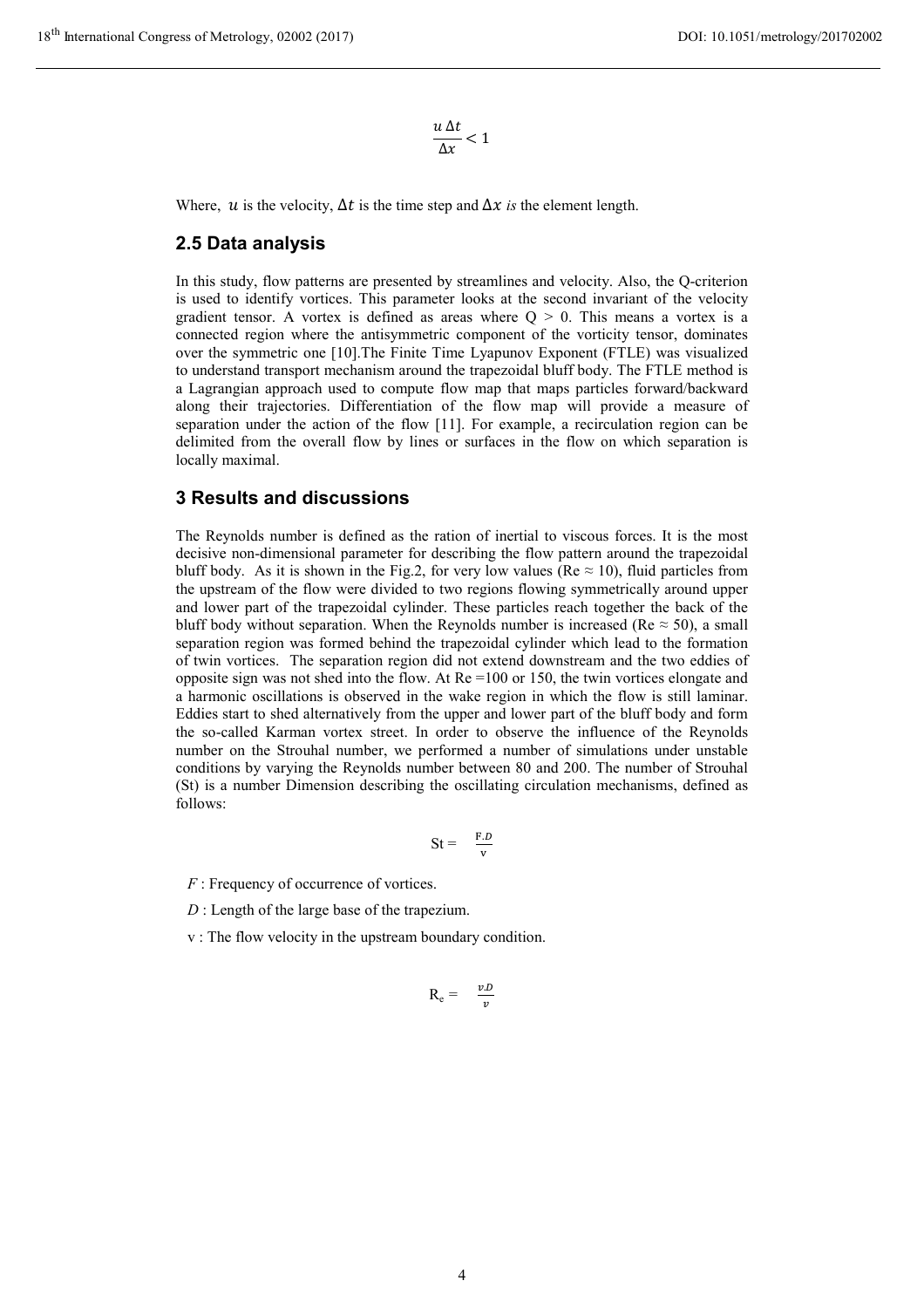# *v* : . The kinematic viscosity

En écoulement confiné le débit de fluide est donné par :

*qv = v.S*

*S:* The cross-section of the test tunnel.

 $q_v$ : Volume flow rate.

**Table 2.** Résults.

| $R_e$        | 80    | 100   | 150   | 200   |
|--------------|-------|-------|-------|-------|
| $S_t$        | 0,136 | 0,119 | 0,088 | 0,052 |
| $F(H_z)$     | 0,484 | 0,529 | 0,588 | 0,975 |
| $q_v(m^3/s)$ | 0,045 | 0,083 | 0,125 | 0,166 |

The volumetric flow can only be measured from a laminar flow with Von Karman instability. The characteristic of the flow meter is given by the frequency of detachment of the vortices as a function of the flow rate (Tab 2).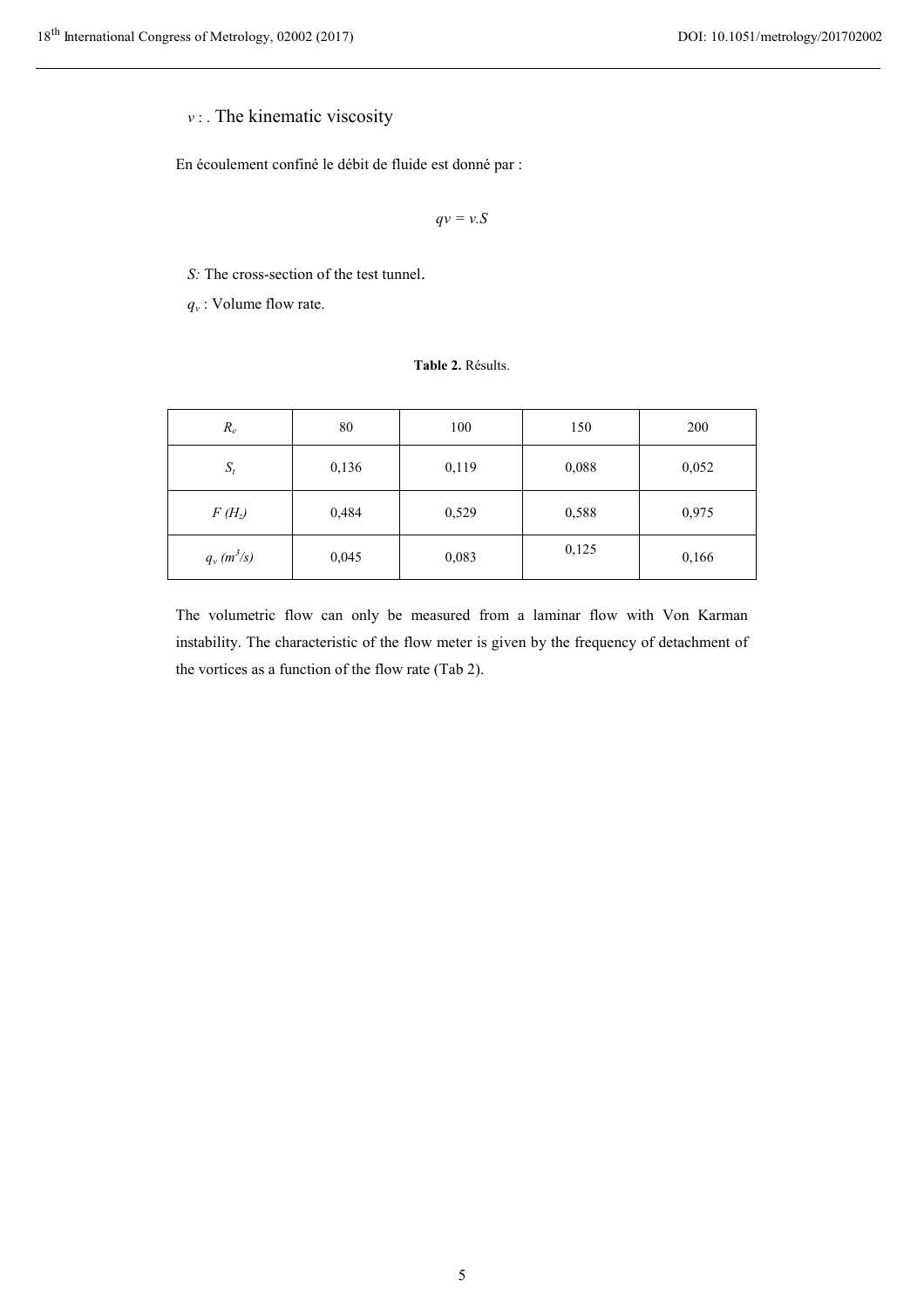

**Fig. 2**. Streamline for flow around the trapezoidal cylinder projected on the Q-criterion results.

As it is shown in the Fig.3, flow separates at trailing edge and forms a recirculation region which consists of two symmetric vortices. Size of recirculation zone increases with an increase of Reynolds number and by reaching the critical Reynolds number, Von Kármán Vortex Street with periodic vortex shedding happens as a result of high positive pressure gradients. Vortex shedding causes fluctuation of pressure distribution on the body surface.



**Fig. 3.** Temporal evolution of the Velocity field around the trapezoidal cylinder.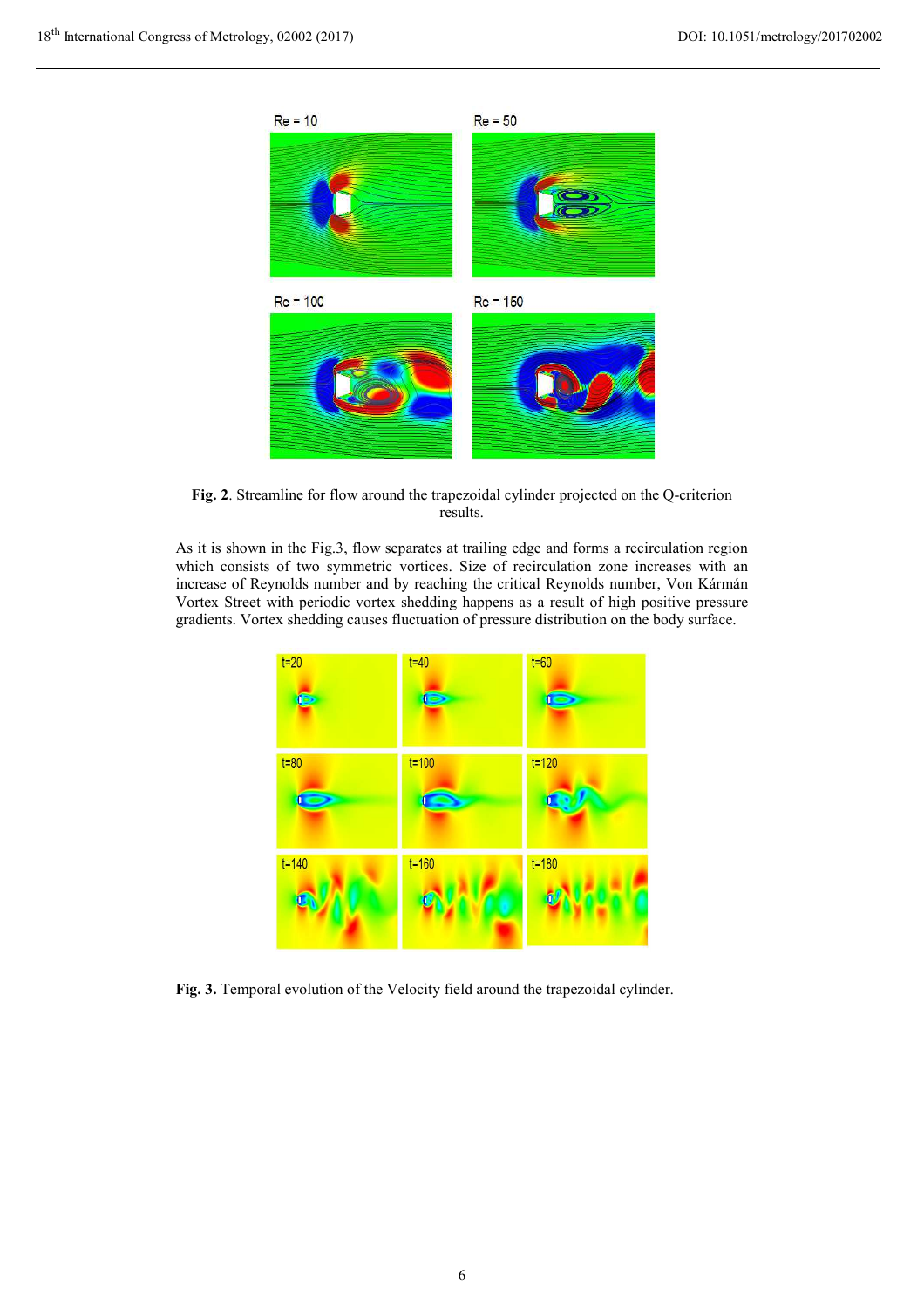

**Fig. 4.** FTLE contours: a) Repelling transport barriers, b) Attracting transport barriers.

Lagrangian analysis defines the boundaries of the coherent structures. It distinguishes the boundaries of all neigh boring vortices in the near cylinder region. Fig.4-a shows the contours FTLE determined in time. The flow fields with boundaries forming lobes or the fluid particle are trapped near the trapezoidal bluff body. Gradually, as the flow develops, the lobe and trapped particles are projected downstream and on the side of the obstacle is what is observed in Fig.4-b. The contours FTLE the rear of the obstacle to visualize the vortices in the wake. the fluid transport boundaries as defined by the FTLE drive the particles in the recirculation region through a jet that forms between the two LCS. The two large structures formed behind the obstacle in the wake trapezoidal form the topology of LCS, alternating closed structures. Particles entrained in the two structures downstream and particles attracted to the time backward, donations aligned in the wake.

# **Conclusions**

In the present study, the two dimensional laminar flow around a trapezoidal bluff body was investigated at low Reynolds. For our configuration study for a confined flow, there are two flow regimes for low Reynolds numbers, stable with two different topologies of flows adhesive or unstuck and unstable with the appearance of the first instability which is the Von Karman. For the stable flow in the adhesive regime the current lines stay adhere to the obstacle while for unstuck regime two symmetric vortices stay just adhere behind the obstacle. Regarding the unstable flow, there is instability of Von Karman which appears. The detachment frequency of vortices must be determined having regard to the link with a flow measurement. The obtained results are in perfect agreement with numerical and experimental previous studies. The simulations are underway to determine the exact value of the critical Reynolds number characterizing the transition between the two flow regimes.